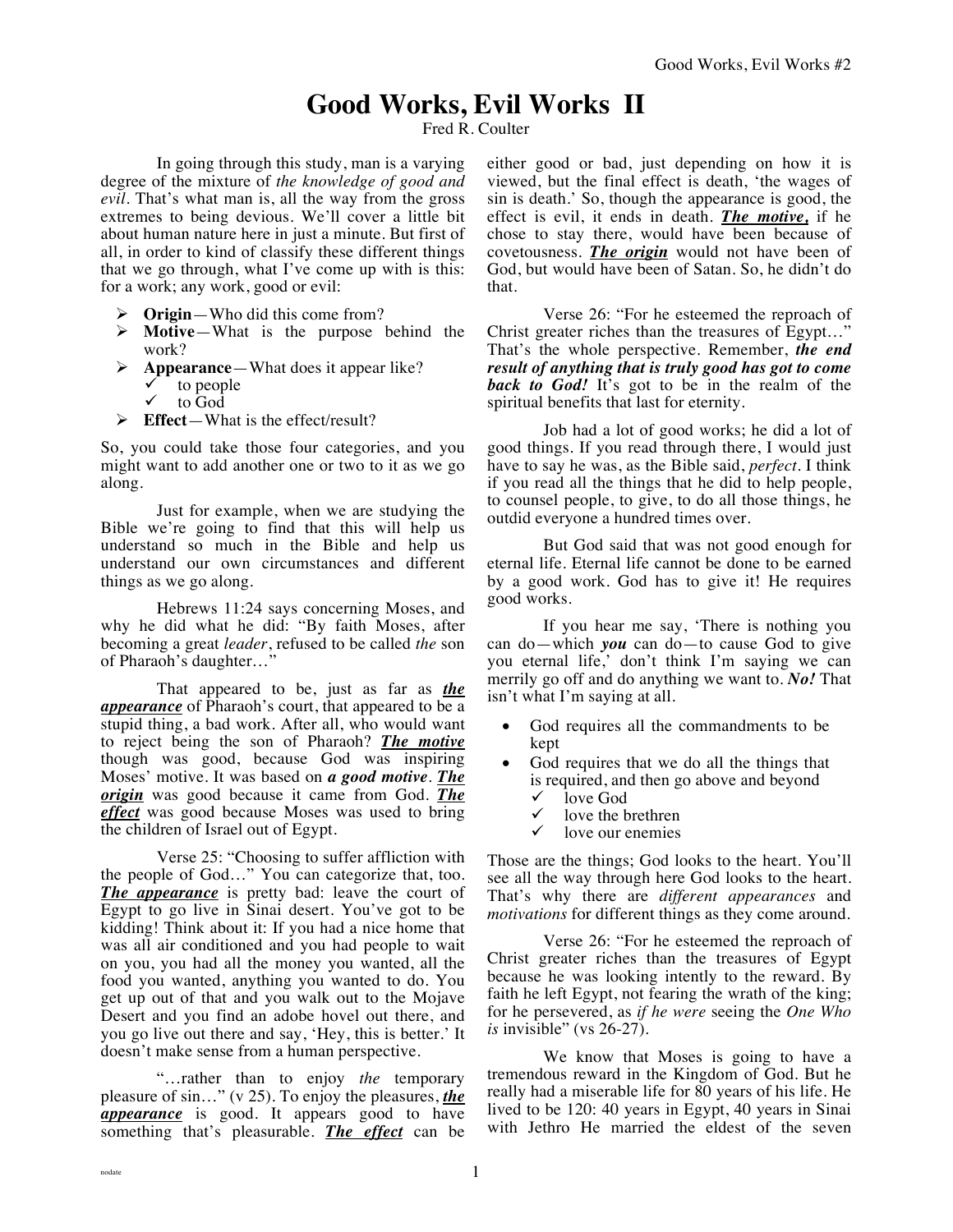daughters, and out there shepherding sheep for 40 years; and then another 40 years leading the children of Israel around the wilderness of Sinai. He had to be out there another 38-1/2 years, because the children of Israel didn't want to go in when God said to go in.

He had 80 years of misery. Then he got frustrated right at the last, just before they were ready to go into the 'promised land. Instead of commanding the rock to bring forth water he beat the rock, and God said he would not be going into the 'promised land.' 'I'll let you climb this mountain and you can look at it, but you aren't going in. He had to count the riches of Christ greater than anything else.

When we get through with all of this, this will help us to understand more about human nature and more about the things that we do. But what it's going to help us do is it's going to help us get along with each other a whole lot better. We have no problems getting along with each other; thank God; I'm happy for that. Feel great for that, after some experiences we've had all I can say is it's good to be home.

I want to give you two examples of good works/evil works. The first one is really terrible hypocrisy. Both of these are side-by-side.

# Article: Parents Who Went On TV to Plead For Baby Indicted In Her Slaying

They were indicted for the slaying of their baby.

A couple who pleaded tearfully on television…

People look at that and they're sympathetic. Oh, the tears, how they loved their… A good work? *Yes, on the surface, a good work!* But we will see that that was a mask, a guise, a ruse to divert from the sin that they committed. It's called an ideological mask. All politicians use that all the time. On the Fourth of July they have the movie Mr. Smith Goes to Washington. It shows a little bit of the political hypocrisy that goes on. Right here is the worst classical example I've ever heard of, or even known of.

> …for the life of their missing four-monthold daughter were indicted Friday on charges that the father sexually abused the infant girl before the mother beat her to death. The six-count indictment returned by the Providence County grand jury also charged George G. and Donna J. Richard with lying to police investigating the November slaying of their only child, Jeri-Ann.

Mrs. Richard, 33, was charged with firstdegree murder. Her 34-year-old husband was charged on sexual assault of a child under 13. Both were also charged with filing false police statements, two counts of conspiring to obstruct justice, and obstructing justice. Arraignment is scheduled for July 24 in Superior Court. The murder and sexual assault charges are capital offenses carrying a maximum sentence of life in prison.

### *That's too good for these people! Here's what they did:*

The Richards reported that their blue-eyed daughter was kidnapped November 11, telling the police she was snatched from her crib by an intruder who apparently entered their apartment through a window while they slept nearby. Four days later, hours after the tearful couple had made television appearances to plead for their baby's safe return, Jeri-Ann's beaten and raped body…

# *Now, this is a four-month old!*

"…was discovered in an alley a block from the family's apartment. An autopsy showed the infant had been a victim of chronic sexual abuse. A later FBI analysis of the crime scene determined that the body was placed in the alley in a manner to indicate that there was a close, personal relationship between the victim and the perpetrator. The police reported the body was carefully positioned with a folded diaper under its bettered head, its arms crossed on its chest, and tree branches covering it.

So to cover up what they did, they get on TV, they lie, and they say, 'Oh please return our baby.' There is a very good example of an apparent good work on the surface, what it looks like. So what we're trying to do, *the appearance of everything that you see is not necessarily the reality of what's occurring!*

Some people are very good liars. You could not tell when they're lying or when they're telling the truth. Just picture yourself now as someone who viewed that. Maybe you're sitting there clutching your four-month-old baby. The parents just tearfully cry, 'We were sleeping in the bedroom and someone just came and stole our daughter away from us. Oh, whoever it is, whoever you are, please bring it back!' They knew very well that they had done the things that they did and killed the baby and left it out there. *An ideological mask!*

Here's the other one. This is a little more humorous: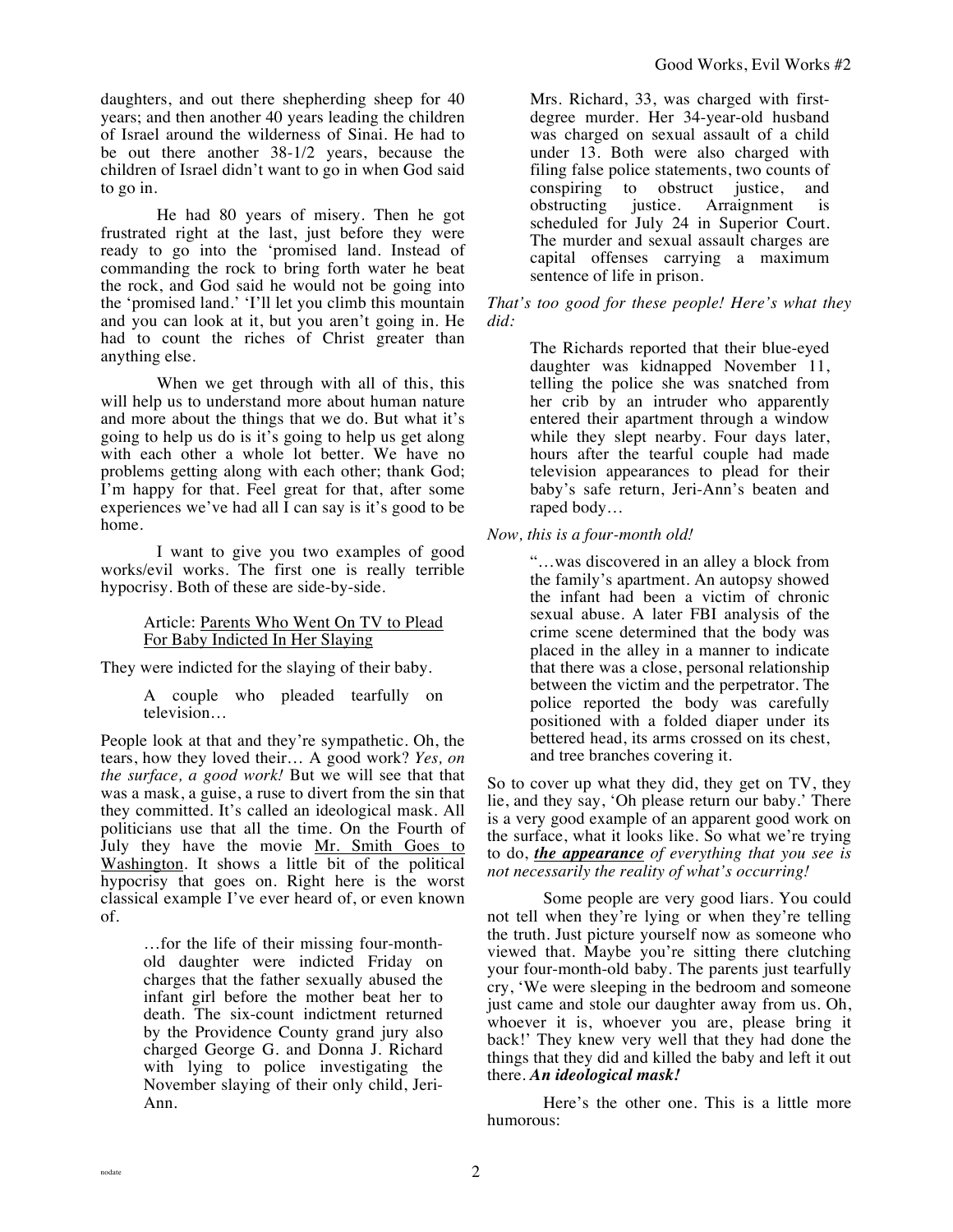# Utah Convict Sues Prison for Allowing His Escape: Salt Lake City

A killer who claimed the Utah State Prison allowed him to escape with two other convicts is suing the prison for trauma suffered while free. Walter J. Wood contends his constitutional rights were violated when he inadvertently wandered into an escape-in-progress situation.

Wood, fellow murderer Wesley A. Tuttle, and kidnapper Darrel E. Brady strolled from the prison in civilian clothes.

### *Oh, the clothes just happened to fall on them!*

Tuttle and Brady were captured within hours, but Wood eluded authorities for six months. Wood complained in the lawsuit he filed this week that his reluctant escape…

So reluctant he stayed away for six months. I wonder who on earth his attorney is. This is so bad you can't believe it.

> …put him in several life-threatening situations…

*Poor little baby.* 

…"Because of extreme fear of being shot to death, I was forced to swim several irrigation canals."….

Poor kid! Kids do that all the time. I imagine they were all of 20-feet wide at the most. Isn't that about what most of these huge ones are, twenty feet wide? I know that area up around Salt Lake City, and I don't think they could be more than 10-feet wide up around there.

> …[He] attempted to swim a raging Jordan River…

Now, I know the Jordan River up there is not raging. I mean, even in a terrible, terrible rainstorm it's not raging.

> …And exposed himself to innumerable bites by many insects. "At one point I heard a volume of gunshot blasts, and this completed my anxiety," wrote Wood, acting as his own attorney.

No wonder! He's acting as his own attorney; can you believe that?

The lawsuit seeks \$2 million in damages…

Yes. I'm going to spend the rest of my life in prison and spend my \$2-million. Gotta be kidding!

…And just punishment for all prison personnel involved in allowing inmates to escape.

Here's a perfect example of taking something evil, escaping from jail. He's a convicted felon anyway, a killer, and now the poor little dear has his nerves all just torn apart. How is he going to survive the rest of his life? Terrible!

Now maybe you understand what I'm talking about, *an evil good work.* This is an evil good work. It is using the good court, the good laws for an evil purpose. This other one here is a good work on the surface to cover up evil. So that is, in both cases an evil good work.

In order to understand about good works/evil works, and so forth, we need to understand about human nature. So let's review about human nature and where it puts us with God. God does not deal with each person exactly the same, and we'll see the reason why. *God is interested in the heart!*

Jer.17:9 is one you should all have memorized. You all know it tells about human nature, and it tells about the way that human nature normally is. There are degrees of severity of goodness and evil that that people have in their own personality. But just to give you an example: today we have so many people that are going around looking to cause trouble.

Recently here at Great America in Santa Clara they would not allow a girl in who had her hair cut and all pegged up in these spikes, with half of her face black and half of it green, and looking like a weirdo. So now there's a lawsuit. But they gave the example of what happened down in Magic Mountain in Los Angles when they had an all-night graduation party for seniors in high school. There were twelve people stabbed, because there were gangs of kids out there looking for trouble. Once a person gets into evil and continues in it, they must—in order to justify what they are doing—become more and more evil. That's they way Satan leads a person into it. The ultimate is here:

Jeremiah 17:9: "The heart *is* deceitful above all things…" The easiest thing in the world to do is lie to yourself. The easiest way that you justify something that you are doing that you know is not right, is you justify it by accusing someone else of doing something worse. We'll see a couple examples of that here in the New Testament.

Verse 9: "The heart *is* deceitful above all things, and desperately wicked; who can know it?" That's the extreme. There are people who sell themselves to evil. There are people who just give themselves over to it. And we can think of many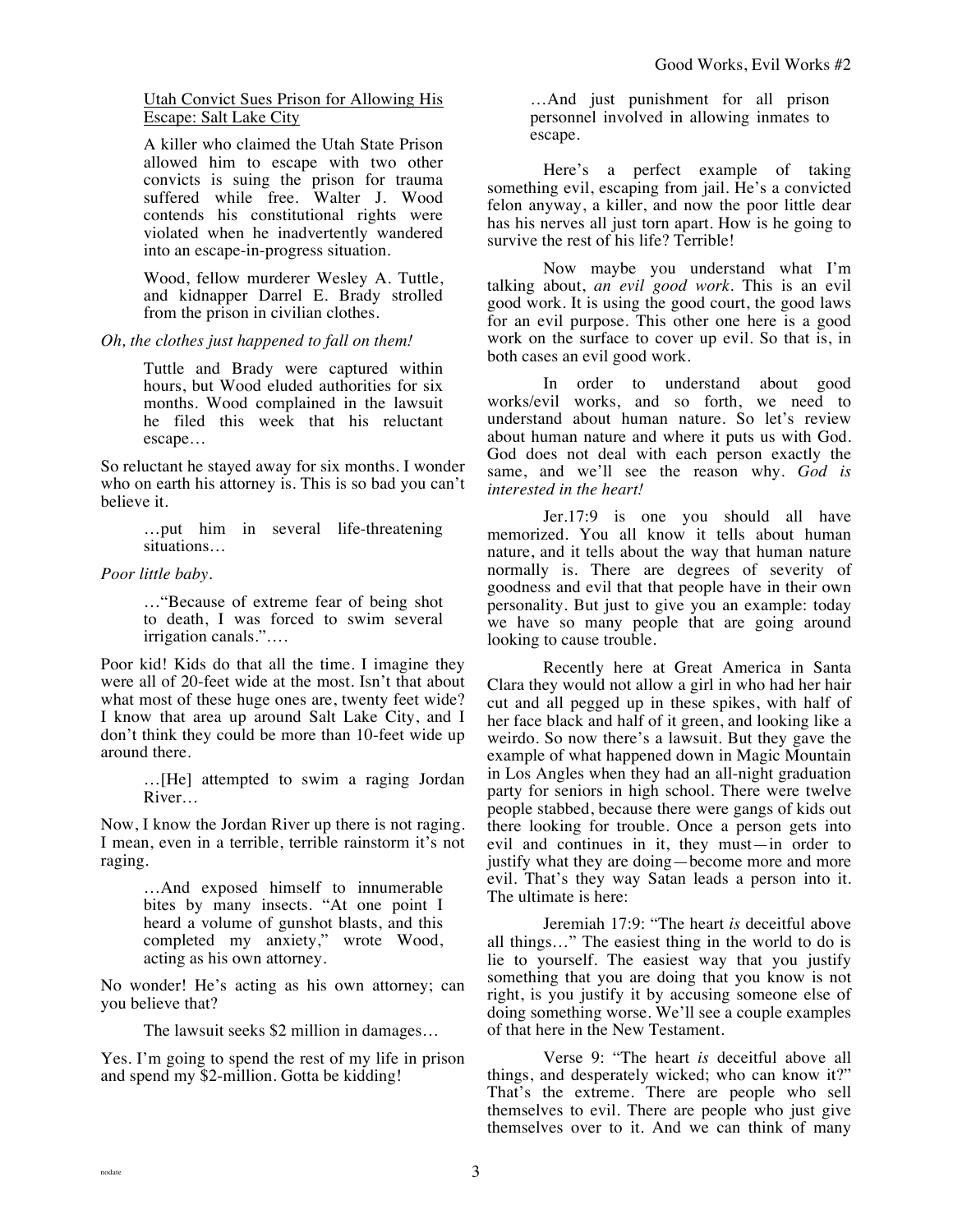kings that are listed in  $1<sup>st</sup>$  &  $2<sup>nd</sup>$  Kings. We can think of Ahab, Jeroboam and Manasseh. Ahab and Manasseh both repented after they had done all of the evil things that they did. Some of the others never repented of any of the things that they did. So, there are degrees to which human beings will be involved in evil.

Now let's see the least degree of an evil heart. We know that for children, God calls them *innocent* children. But *the evil in children* can be stirred up at a very early age by exposing them to a lot of evil. That's why you can find young kids in the streets of the cities who are hardened criminals, say at age ten and twelve, because they have been brought in to that situation. You can say in some cases they were forced into it. But in almost every case a person has to agree with it to go along with it. Otherwise they come up with a silly sounding thing like this convict, suing the prison for *allowing* his escape.

John 1:48<sub>[transcriber's correction]</sub>: "Jesus saw Nathanael coming to Him, and said concerning him, 'Behold, truly an Israelite in whom *there* **is no guile**.'"

If you look it up in your Interlinear you will find that this is the same word that is used for *deceit*. So, a person can, just of their own choice choose to be honest, choose to be ethical. Of course, when they do, whose laws are they following in the first place? *They're following God's laws!* So that good though it's in a person who has 'the law of sin and death' in them, and though there's a mixture of good and evil in every person—has more good about their character and more good about their personality than they do evil. We're going to see some other examples here about evil people, or sinners, or whatever. And we're going to see just exactly how that fits into the whole overall perspective.

Matthew 10:40—here we have by choice, a person decides to do something: "The one who receives you receives Me, and the one who receives Me receives Him Who sent Me…. Obviously God the Father] …The one who receives a prophet in *the* name of a prophet shall receive *the* reward of a prophet; and the one who receives a righteous *man* in *the* name of a righteous *man* shall receive the reward of a righteous *man*" (vs 40-41).

God is going to take care of all of those things. God is going to ultimately judge the hearts of everyone (Rom. 14).

Verse 42: "And *if* anyone shall in *the* name of a disciple give to one of these little ones to drink a cup of cold *water* only, truly I say to you, he shall in no way lose his reward."

There are varying degrees of things that God is looking to. But notice that in every case it has to do with a *pure motive*. Or we could say *a right heart!*

This is why, even in dealing with our children, if they do something that is just out of a motive to have fun, and there's no evil intent to it, though evil may result out of it. They snuck some firecrackers, or something like this, and they get out and they blow some out in the garage, and lo and behold, the garage catches afire and it burns down the garage.

There was no evil intent in that. One thing led to another, and, 'let's have some fun,' and lo and behold, the garage is gone. But if they, on the other hand said, 'We're going to take care of this. We're going to spray gasoline all over here, and then throw a match in there and run.' *That is an evil intent!*

*God is interested in the heart and in the intent!* And we'll see this all the way through as we go along.

If a person is going to help someone and to really do good, not thinking they will do good and then be thought well of by other people. If you do good to really do good, that's fine; God will honor that. It may or may not count for salvation; that depends on the rest of your life. Obviously, here He's talking about those then who are called to salvation in the way of receiving a reward.

There are many good things out here in the world that are going on now, people doing good things for one another. There may be someone or a lot of people right now helping out the sick, helping out the widows, helping out the poor, and that's fine. Whether that counts for salvation or not, *God is the One Who's going to have to judge that!* Whether God has called them, what their heart is, all of these things involved.

Let's see on the other hand something that looks really good that people think, as you view it, is good. Jesus is saying virtually the same thing that we're saying right here right now.

Matthew 7:21 "Not everyone who says to Me "Lord, Lord" shall enter into the Kingdom of Heaven; but the one who is doing the will of My Father, Who *is* in heaven." That's right after the section where it says:

Verse 15: "But beware of false prophets who come to you in sheep's clothing…"

So, here is a work. *The origin* is evil; *the*  **appearance** is good, because they're coming in sheep's clothing; *the result* is evil, because they will lead you from God instead of to God.

"…for within *they* are ravening wolves….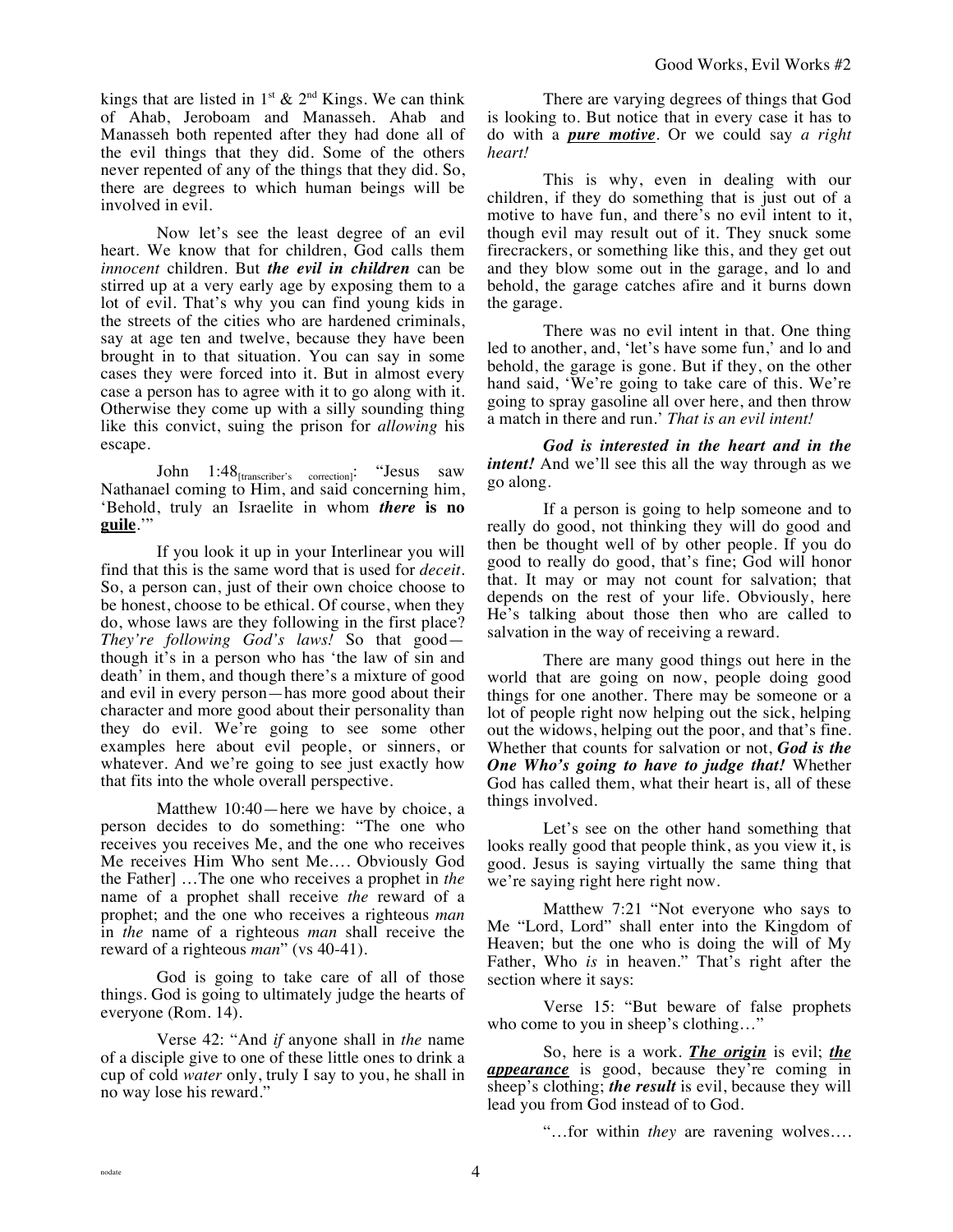[we need to catch the inward part, your heart] …You shall know them by their fruits. They do not gather grapes from thorns, or figs from thistles, do they? In the same way, every good tree produces good fruit, but a corrupt tree produces evil fruit. A good tree cannot produce evil fruit, nor can a corrupt tree produce good fruit. Every tree *that is* not producing good fruit is cut down and is cast into the fire. Therefore, you shall assuredly know them by their fruits" (vs 15-20).

But you can't just accept something that is on the surface that looks good. I mean, some of the nicest, most friendly people you'd want to meet are the real connivers. How do you think con men do the work they do? *They have a multitude of trickeries that they use to con people out of money or property!* It looks good.

You can't always go by on what *you think* the record is. Therefore, you have to really just ask God for discernment and understanding. Because something that looks good and sounds good on the surface may not be good at all.

Now here's the opposite example, v 21: "Not everyone who says to Me 'Lord, Lord' shall enter into the Kingdom of Heaven…"

Isn't it true that unless you acknowledge that Jesus is Lord you're not going into the Kingdom of Heaven? That is true; you have to acknowledge that He is Lord, to the glory of the Father! Here are people who are saying, 'Lord, Lord,' and Jesus said they're not going to enter into the Kingdom of Heaven, "...but the one who is doing the will of My Father, Who *is* in heaven" (v 21). In other words, even if you acknowledge that Christ is Lord, it isn't going to do you any good unless you're doing the will of the Father. Then He gives an example.

Verse 22: "Many will say to Me in that day, "Lord, Lord, did we not prophesy through Your name?...." On the surface that looks good, sounds good. 'I bring to you these prophecies in the name of Jesus Christ!' And maybe some of them come to pass.

"…And *did we not* cast out demons through Your name?...." (v 22). Stand up there and say, 'In the name of Jesus Christ, I command the demons to come out of this person now!' They're gone!

"…And *did we not* perform many works of power through Your name?" (v 22). Here's *the appearance*: wonderful works, casting out demons, prophesying in the name of Christ. I mean, you can't have it any better. For the appearance, it can't be any better than that!

Verse 23: "And then I will confess to them, 'I never knew you…'" That's going to be a strange twist of events. Christ is looking to the heart, not looking to the outward appearance, not looking to the things that have been done; but to the person's heart.

"…Depart from Me, you who work **lawlessness**" (v 23). Greek: 'anomos,' which means *against law*.

There are a lot of people who preach in Jesus' name who say that you don't have to keep the commandments. Are there a lot of people who cast out demons who say it's all by grace? It's true, it is all by grace, but what is the motive behind it? It's kind of like this prisoner here. Once saved, always saved?

I talked to a man who found out through someone else that I was a preacher. This fellow's a good 'religious' person, graduated from Brigham Young University and is a good, righteous Mormon. So, he was asking what we believed in. I said we believe in the Bible. I had to go through and explain a few things, and then I got down to really what God is looking to is your heart and your standing before Him; that's the most important thing.

Let's see what Jesus said to His disciples. When we get done with this you're going to understand why Jesus said, 'When you do your righteousness don't let your right hand know what your left hand is doing.' In other words, do it from the heart, spontaneously, and don't plan for any result that's going to come back to you. That's what it means.

Luke 11:1: "…one of His disciples said to Him, 'Lord, teach us how to pray, as John also taught his disciples.'" So, He taught them, and then He gave them a couple parables about being persistent in prayer.

Now I've mentioned about how that people use vain repetition in prayers and have great long lists that they just go over and over, and that without a clock and without a list they can't pray, and a lot of that can get into vain repetition. But here it's talking about that you be earnest, and that you keep importuning God until you get the answer. But so many other things just can be so much rote.

Jesus gave this promise here, v 9: "And I say to you, ask, and it shall be given to you…" God will give and provide. I think we're learning to walk more and more in faith as we're going along; walk more and more in the grace of God as we go along. Each of us are trusting that God is going to lead and help in the way that God sees fit, then we don't have to worry about interrupting anybody's life to tell them how to live.

If someone is truly sincere, truly seeking God, truly wanting what God wants them to have, then you don't have to be 'buttinskies' and tell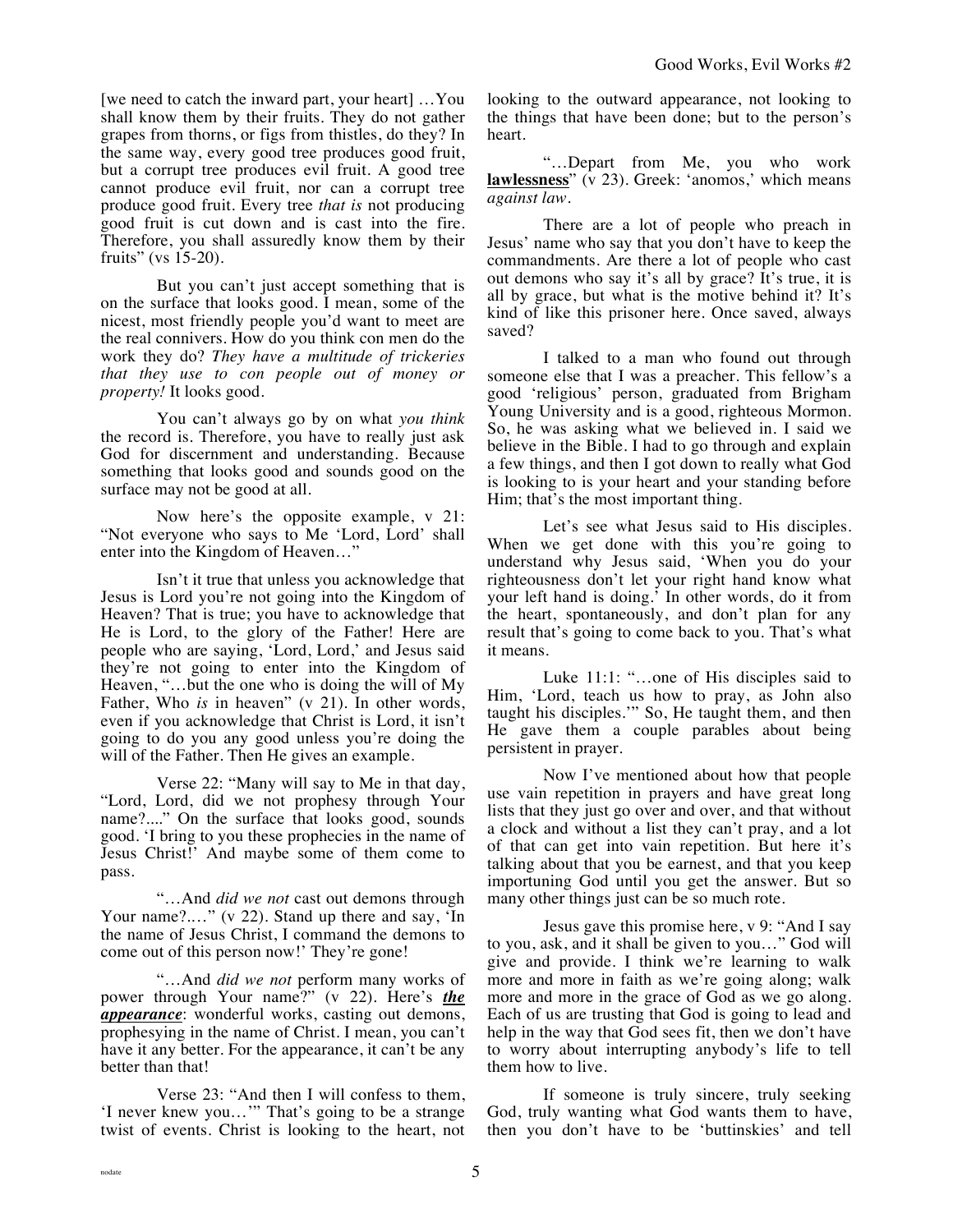everybody to do this or that, or the other thing. You teach them what God's Word says and if God's Spirit is in them, and if Christ is in them, they're going to want to do it. You can't force it into them by fear. It just can't be done. We've seen that, we've experienced that.

"…ask, and it shall be given to you; seek, and you shall find; knock, and it shall be opened to you. For everyone who asks receives… [a promise] … and the one who seeks finds; and to the one who knocks, it shall be opened" (vs 9-10).

Notice the next three verses because this is very important in relationship to understanding human nature. That means we also have to understand ourselves.

Verse 11: "But which of you who *is* a father, *if* a son shall ask for bread, will give him a stone?.... [no] …Or if *he shall ask for* a fish, will give him a serpent instead of a fish? Or if he shall ask *for* an egg, will give him a scorpion?" (vs. 9-12).

This tells us, for all of those who are conscious about health, that bread, fish, eggs are good to eat.

Notice what Jesus said to His own disciples. Now, you had to have a certain *good motive* of heart to follow Christ. He said some pretty tough things.

Verse 13: "Therefore, if you, being evil…" Now that's a pretty tough saying; telling His own disciples they're evil, and that is *evil by nature*. Any human being, given the choices of evil, will end up in the same deprivation as any other human being. You may not have chosen that so far. Or a person may have decided to reject that kind of behavior, so their degree of evil is not that intent.

But Jesus said, v 13: "Therefore, if you, being evil, know *how* to give good gifts to your children, how much more shall your Father Who *is* in heaven give *the* Holy Spirit to those who ask Him?"

That helps us understand why there are *ideological masks,* why people like to cloak themselves in the things that look and sound right. This is why people hire agents. They hire agents, and what do the agents do? *They dress everything nice; they have a spokesman!*

Ronald Reagan could not get along without a spokesman, because he would say things that are not good for his image. 'We can't have that, so we have to have everything all filtered out and planned out and stated ahead of time, because you aren't going to show yourself off as good as we would like to project you.'

I imagine there are times that he just grits his teeth over it, but he goes along with it because he

knows politically that is true. But *no one's going to fool God!* The only agent you have for you to God *is Christ*. He is the best Agent because He is going to deal with you in Truth and He is going to deal with God the Father for you in Truth, *so there won't be any ideological masks there.*

Now we will see just a reiteration of something that we read a little bit earlier, but with just a little bit different slant on it. There are certain things that we can do. We do have choices.

Matthew 12:33: "Either make the tree good and the fruit good…" There comes a point when you need to have things done right. How do you make a tree good? *That's a parable referring to human beings!* The tree has roots, and if the roots aren't any good, and if the roots are not having good nourishment then the tree and the fruit is no good. Where should our roots be? *Our roots should be grounded in Christ!* Then it will be a good tree. Then it will bring forth good fruit. Otherwise, it won't. It will be just like these two accounts I read of here. What good are either one of them?

Verse 33: "Either make the tree good and the fruit good, or make the tree corrupt and its fruit corrupt; for a tree is known by its fruit. Offspring of vipers, how are you able to speak good things, being evil?...." We'll see a little bit more about the Pharisees, and Christ has an awful lot to say about the Pharisees.

"…For out of the abundance of the heart the mouth speaks. The good man…" (vs 34-35). A person can be called good. Jesus said, 'Call no one good; there's none good except the Father.' But He's talking about a person who *chooses good* and is good by the fact that they *choose* what is good and what is right, not that they are inherently good of their own.

Verse 35: "The good man out of the good treasure of his heart brings out good things; and the wicked man out of the wicked treasure brings out wicked things." That certainly is true. We saw two examples of it right here today.

Let's see an example of good, this is the account of the good Samaritan. Of course, the Jews had nothing to do with the Samaritans. We're going to see several examples of good and evil/evil and good, and apparent righteousness/righteousness before God, which is true righteousness.

Luke 10:25 "Now, a certain doctor of the law…" Oh boy, they're some people who are just picky, arguing with God. I said at the beginning of the Bible study that there are those people that take Scriptures and argue with God. And guess what? *Someone came back and started arguing with God!* It's just amazing. Sometimes you can't believe it.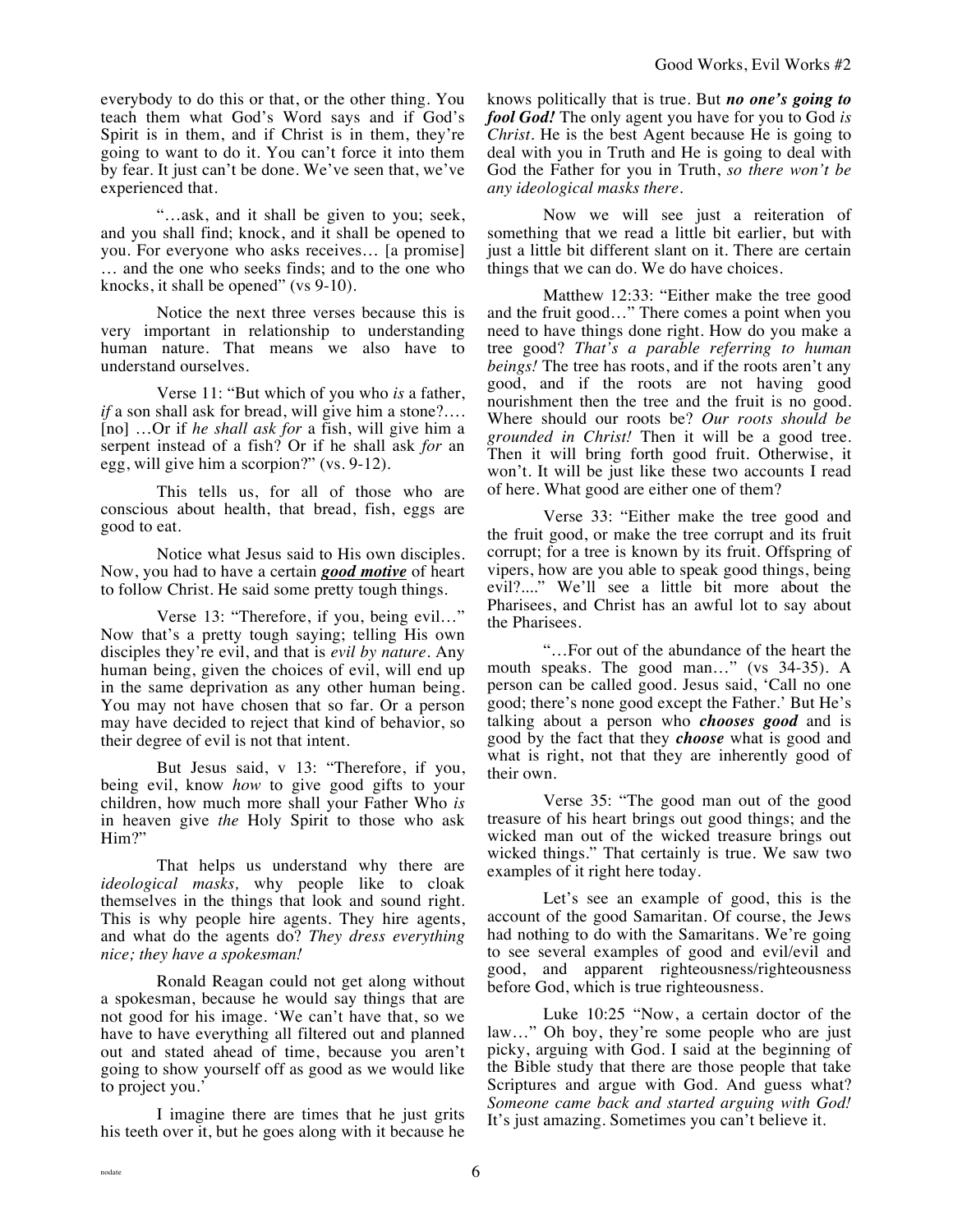Verse 25: "Now, a certain doctor of the law suddenly stood up, tempting Him and saying, 'Master, what shall I do to inherit eternal life?' And He said to him, 'What is written in the law? How do you read *it*?'" (vs 25-26).

One of these times I'm going to get the point. I think I'm almost at the point now, that when I'm provoked I'm going to ask questions instead of a frontal assault. I think I got that almost in my head now. Jesus always asked a question. Here's a frontal assault.

Verse 27: "Then he answered *and* said, 'You shall love *the* Lord your God with all your heart, and with all your soul, and with all your strength, and with all your mind; and your neighbor as yourself."

Now those are the classic good things that a human being should do, and it's found in the Law.

Verse 28: "And He [Jesus] said to him, 'You have answered correctly. Do this, and you shall live.'…. [notice the lawyer]: …But he, desiring to justify himself…" (vs 28-29). That's where people cling on to their evil. They justify themselves.

#### (go to the next track)

Verse 29: "But he, desiring to justify himself, said to Jesus, 'And who is my neighbor?' And taking *it* up, Jesus said, 'A certain man was going down from Jerusalem to Jericho, and was encircled by thieves; *and* after they had stripped him *of his goods* and inflicted *him with* wounds, they went away, leaving *him* half dead. Now, by coincidence, a certain priest went down that road…" (vs. 29-31).

You go back and you read all the laws of what a priest is to do. If he's on duty he's not to touch any dead body; he's not to touch anything that has any blood on it; he's not to contaminate himself, lest when he make the offering that he be profaned. Are those the Laws of God? *Yes! True! He gave them the Laws of God!*

I'll tell you what he should have done when we get to the end of it, because it would have been very simple. Jesus is telling him that the priest should have helped the one who was wounded. So what should the priest have done? He should have gone back and said, 'I helped a man who was wounded. Just count me out for duty this week, I'll pick it up next week.' No problem! When people get so nitpicky in doing right, even though it's the Law of God, when there is a greater need beyond a ritual or a statute or a judgment, then that greater need falls into the category that Jesus said, 'I want mercy, and not sacrifice.'

Here is an example of sacrifice, of ritual: 'I will do the sacrifice rather than show the mercy.' That's what happened with the priest.

Verse 31: "Now, by coincidence, a certain priest went down that road; and when he saw him, he passed by on the opposite side…. [and walked away] …And in like manner also, a Levite… [who was the priest's helper] …when he was at the place, came and saw *him*…" (vs 31-32)—*walked over and looked at him!* He saw someone who was naked, who was wounded, who was obviously in need.

"…and passed by on the opposite side" (v 32). In the Jewish society, or in the society with the temple, the two most respected citizens were the priest and the Levite. They held the two highest offices in the land. They were to lead people to God. How on earth can a priest or a Levite lead someone to God when they don't have the right kind of heart toward their fellow man? So, this is why Jesus gave the parable.

Verse 33: "But a certain Samaritan…" Now, you couldn't have said anything worse to a Jew. Because you know that the Jews have no dealings with the Samaritans. Here comes this dirty, slimy, greasy Samaritan on his donkey, trailing down the trail. You know, just kind of picture it in your mind. Maybe even flies hovering over his head as he goes along, who knows?

Verse 33: "But a certain Samaritan*, as* he was journeying, came to him; and when he saw him, he was moved with compassion." God is interested in your heart and your emotion. He had compassion on him.

Verse 34: "And he went *to him* and bound up his wounds…" I just imagine that the guy who was lying there, the priest looked from a distance and walked on. I don't know if the victim saw him, but the Levite went over and looked right at him, and the guy probably groaned, 'Help!' But the Levite probably said, 'Oh, I have to go offer a sacrifice,' and goes on his way. Then here comes this Samaritan. He saw his wounds, had compassion on him:

"…pouring on oil and wine; then he put him on his own beast *and* brought him to an inn, and took care of him" (v 34). That takes a lot of effort; that takes a lot of work, and brought him to an inn, his own expense.

Verse 35: "And when he left on the next day, he took out two silver coins… [denarius] … *and* gave *them* to the innkeeper, and said to him, "Take care of him, and whatever you may expend above *this*, I will repay you when I come back." Therefore, which of these three seems to you to have been a neighbor of him who fell among the thieves?" And he said, 'The one who showed compassion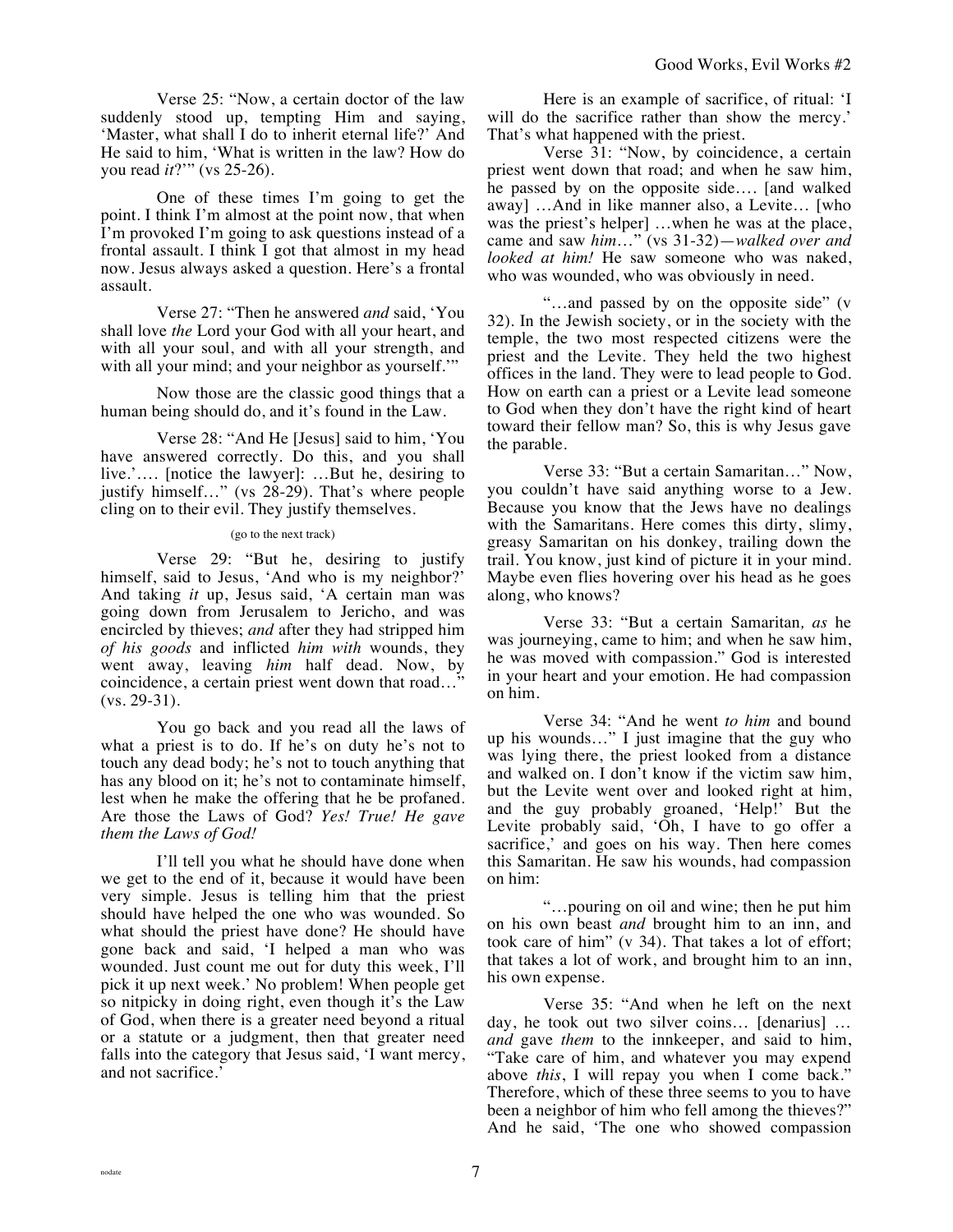toward him.' Then Jesus said to him, **'You go and do likewise'**" (vs 35-37).

In other words, don't stand there and ask a stupid question, 'Who is my neighbor?' Anybody that has need, *that's your neighbor, whether you know them or not!*

Now let's look at another example. When you read and study the New Testament, go through and see that every time Jesus has an encounter of some kind He deals with *the origin, the motive, the appearance, and the effect!* Let's keep those four things in mind. It will really help you see the love and compassion that Jesus Christ has, and that's how He wants us to act. That's how He wants us to be.

Matthew 9:10: "Then it came to pass when Jesus sat down *to eat* in the house that behold, many tax collectors and sinners came and sat down with Him and His disciples."

This looked bad, for those righteous Pharisees this was bad. This woman who was a sinner touches Him, and 'if this Man were a prophet, He would know…' Then Jesus asked him a question, he said, 'Yes, Master?' The purring, fawning, 'Oh, yes, *yes, yes!'*

Verse 11: "And after seeing *this*, the Pharisees said to His disciples, 'Why does your Master eat with tax collectors and sinners?'…. [He didn't answer that question either] …But when Jesus heard *it*, He said to them, 'Those who are strong do not have need of a physician, but those who are sick. Now, go and learn what this means: "**I desire mercy and not sacrifice.**"...." (vs. 11-13).

In other words, all those little ritualistic things that were added to the Laws of God to separate people and destroy love, mercy and compassion are against the Laws of God, though they appear righteous by religious leaders, are just so much dung. Now you can understand why.

When I first read Isa. 58 it was hard for me to understand it, but it's crystal clear now.

Isaiah 58:1: "Cry aloud, do not spare, lift up your voice like a ram's horn, and show My people their transgression, and the house of Jacob their sins. Yet, they seek Me daily…" (vs 1-2). Isn't it interesting that people still seek God even though that they are just living in sin?

"…and seem eager to know My ways, as a nation that did righteousness, and one that did not forget the ordinance of their God. They ask of Me the ordinances of justice; they seem eager to draw near to God" (v 2).

'Oh yes, we're going to offer a sacrifice today, everyone, we're going to have a feast,' *or* 'Today is the Day of Atonement, the most Holy Day of the year.'

Verse 3: "*They say*, 'Why have we fasted, and You do not see? Why have we afflicted our soul and You take no knowledge?' Behold, in the day of your fast you pursue your business and exploit all your workers. Behold, you fast for strife and debate, and to strike with the fist of wickedness…"

That's sure true of human nature. Here's human nature, *religious human nature in the raw!* This is why Jesus went and ate with sinners and publicans. He did eat with some of the Pharisees and scribes, and so forth. But that's all they were doing. They were fasting for:

"…strife, debate and the fist of wickedness you cannot fast as *you do* this day, and expect to make your voice to be heard on high" (v 4).

Isaiah 64:6. "But we are all as the unclean *thing*, and all our righteousnesses *are* as filthy rags.…" Now you'll understand why the righteousnesses of the scribes and Pharisees were as filthy rags, because their heart was not right. The whole thing is, God does not care what the outward appearance of what you may be doing. *He's interested in the motive and in the heart!* That's the whole key thing, *motive and heart!* Otherwise it's just like filthy rags.

"…And we all fade as a leaf; and our iniquities, like the wind, have taken us away" (v 6). When you find that you should keep the commandments and they are righteous, and then you go back and read that all of our righteousnesses are as an unclean thing and a filthy rag, and then you read the book of Job, you think: How's anyone ever going to make it?

Honestly, when I first read the book of Job I thought God was wrong. *Really!* I knew that wasn't right. It took me a long time before I really have understood the book of Job. I think I understand more than I have in the past.

Now let's see this righteousness of the scribes and Pharisees would not eat with publicans and sinners. What good did all of that righteousness do them? *None!* Jesus said:

Matthew 9:13: "Now, go and learn what this means: **'I desire mercy and not sacrifice.'**.…" That's the whole key thing: mercy, compassion and doing the things that God wants and not the sacrifice of 'religious ritual.' Or we could say today, not the sacrifice of 'playing church.' There are a lot of people that 'play church': Protestants, Catholics, Church of God people.

"…For I did not come to call *the* righteous… [Paul said *none* is righteous] …but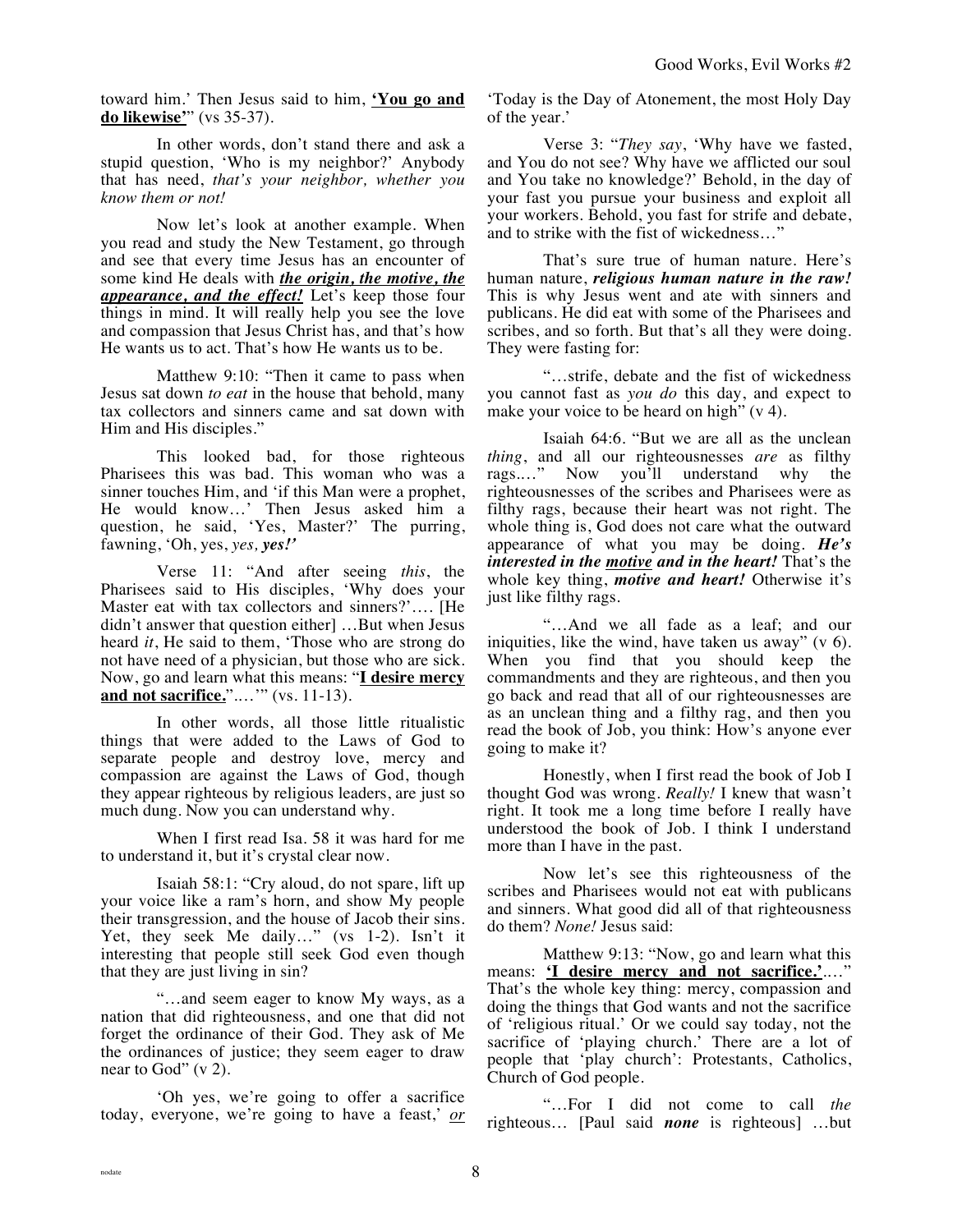sinners to repentance"  $(v 13)$ . We're going to see that's the key all the way through.

Now let's look at an example of a *good work,* a *righteous sacrifice, a proper judgment.* John 8—the first eleven verses where they came and they brought a woman who was caught in the act of adultery, the very act. They're taking God's Word to use as a club again. It's right, it did say that adulterers and adulteresses were to be stoned. Didn't the Law of Moses say that she was to be stoned? *And you know the result of it!* 

John 8:7: "And as they continued to ask Him, He lifted Himself up *and* said to them, 'Let the sinless one among you cast the first stone at her."

To them they thought, 'We're going to catch Him, because we are right! We have the Law of Moses behind us to back us up and prove it is right!'

But what did Jesus do? *He went right to the heart, and He said,* 'The one who is without sin, let him cast the first stone'! Then you know the rest of the account. *No one was there!* It was a crowd around and then Jesus and the woman, and surrounding Jesus and the woman was a circle of Pharisees and scribes who brought the woman. Just picture it today: Police catch someone red-handed and bring him right in. What are you going to do about this?

So, when there was no one there and Jesus said to her, v 10: "... 'Woman, where are your accusers? Did anyone condemn you?' And she said, 'No one, Lord.' And Jesus said to her, 'Neither do I condemn you. Go, and **sin no more'**" (vs 10-11) that's the key thing.

I imagine she was scared to death. Imagine how she felt. Did Jesus change the Law here? *No!* They evoked the Law of Moses that said to stone the adulteress,' *but you also have to stone the adulterer*.

They didn't bring him with her. They caught her in the very act, but how are you going to catch her in the very act *without him*? That's a little strange! Maybe one of those shining-robed, broadphylactery priests was the one who tricked her into it. Maybe that's the whole thing behind it, they tricked her into it. They said, 'Aha, we're going to get this guy.' No, it isn't that Jesus did away with the Law of Moses, because He told her to "…Go, and sin no more."

He said, "…Jesus said to her, 'Neither do I condemn you. Go, and sin no more.'" He couldn't condemn her, because legally you needed two or three witnesses: 'Everything shall be established by the mouth of two or three witnesses'; that's Old Testament doctrine.

So, there were many things wrong in their case. Rather than Jesus getting onto an argument over the rightness or wrongness of the case, He got to the heart of the matter by saying, 'The one who has no sin, let him throw the first stone.' Then He told the woman, "…Go, and sin no more." This is showing that adultery is still sin, and in a sense 'the wages of sin is still death,' but it's going to be administered in a proper way.

I just imagine how that poor woman felt, even though she may have been what she was, dragged up there. The whole bottom line is that they were using this incident as a means to trap Christ. In other words, they were taking something that God had given to Moses, which was to be used for good: to keep adultery out of the land, to eliminate it, to keep it to a smaller degree. They were using this to try and trip up Christ. It was *an evil motive* behind what they were doing and had nothing to do with truth and fact. So, that's why He answered the way He did.

Rom. 2 will tell us about the heart, the conscience, and what God is looking to. Here we get down to the heart and the core of the whole problem. It's talking about judging, condemning, and using the judgment of God. But then he goes on to show that unless your heart is right, it doesn't matter what your judgment of another person is going to be, God is going to reward you according to your heart: whether you are led to repentance by God and seek honor, glory, truth and immortality, then you receive eternal life; *or* whether you're hard-hearted and won't repent, then you're going to receive anguish, wrath and so forth.

Romans 2:11: "Because there is no respect of persons with God. For as many as have sinned without law shall also perish... [separate from the knowledge of the law] …without law; and as many as have sinned within *the* Law shall be judged by *the* Law, (because the hearers of the Law *are* not just before God, but the doers of the Law shall be justified" (vs 11-13).

- What is he talking about?
- What kind of doers?
- How should you do it?
	- $\checkmark$  in a ritual?
	- $\checkmark$  just because the Bible says to do it?

You should do it because the Bible says do it, but that should not be the only motivation. *You should do it because it becomes a part of you!* What does the whole purpose of the New Testament to do with God's laws? *To write them in your heart, in your mind and in your inward parts, so that it becomes a part of you*:

• Christ in you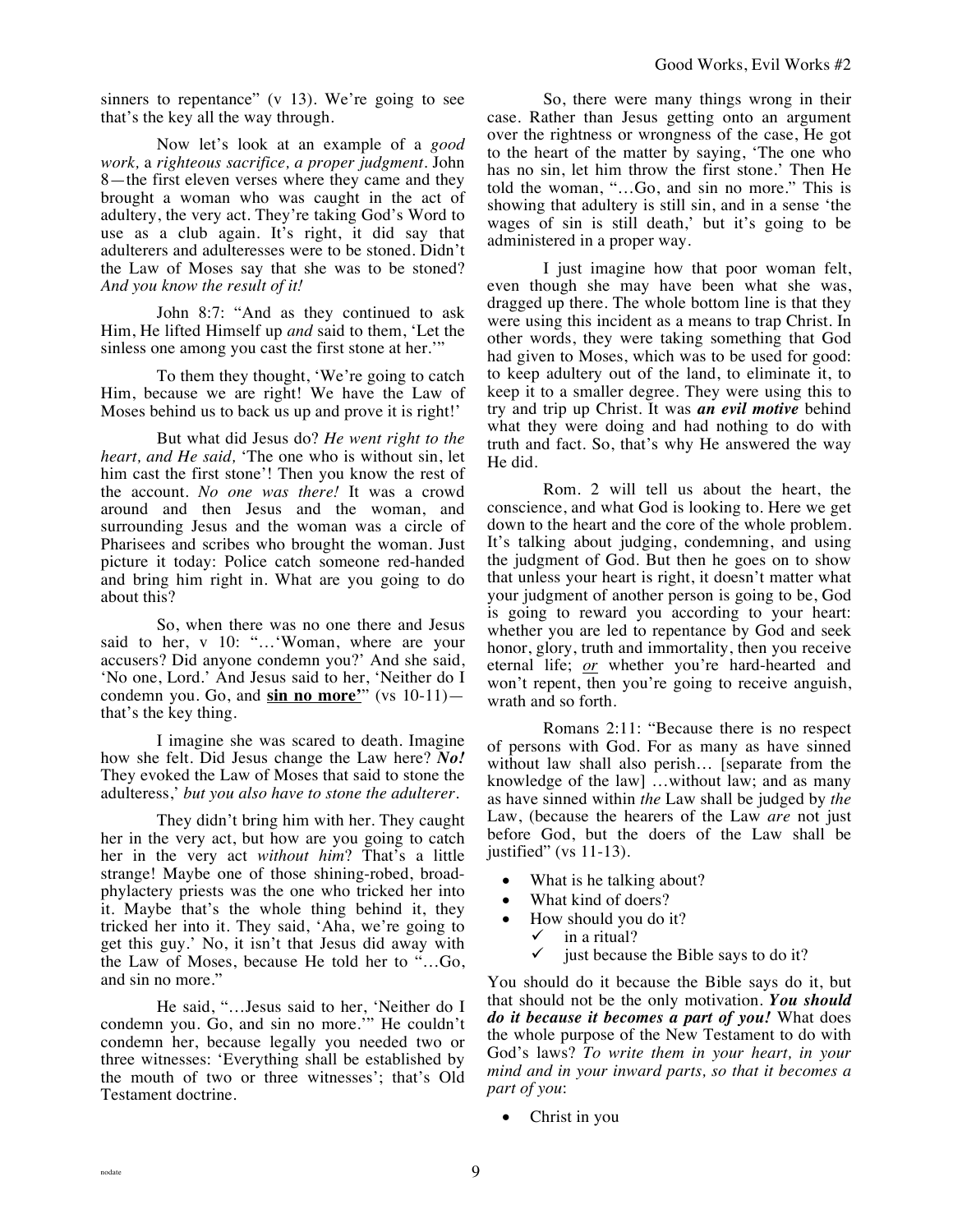- the laws of God in you
- the love of God in you

Here again, Paul uses the example of the Gentiles, v 14: "For when *the* Gentiles, which do not have *the* Law…" They weren't given the Laws of God. God never went to any other nation and said, 'I am God, here are My laws, follow them.' *Only to Israel!*

Verse 14: "For when *the* Gentiles, which do not have *the* Law, practice by nature the things contained in the Law…" In other words, these things are always a law unto themselves.

"…these who do not have *the* Law are a law unto themselves; who show the work of the Law **written in their own hearts**…" (vs 14-15).

Of all the mixture of good and evil that people have in the world, there are some who have reasonably decent societies. I know when I first saw the movie on the pygmies I was impressed. They don't commit adultery, they believe in one god, and they don't steal. Now, they don't have the Laws of God, but believe me, I'm sure God honors them for that much of what they do and what they know.

Verse 15: "Who show the work of the Law written in their own hearts, their consciences…" *God is interested in the heart and the conscience!*  That's the only thing God can truly deal with because these are spiritual things. God cannot deal with a stick, a stone or a hard-hearted person. He's got to deal with someone who has some conscience, someone who has some heart.

"…bearing witness, and their reasonings also as they accuse or defend one another); in a day when God shall judge the secrets of men by Jesus Christ, according to my Gospel" (vs 15-16).

Then he went on showing here very clearly about what a true Jew was: one of the heart, not of the letter.

- Were the Pharisees Jews by nature? *Yes!*
- By physical circumcision? *Yes!*
- By heart? *No!*

Let's take a little survey in the book of Luke and see if we can cover some of these. The book of Luke is really full of some of these examples of an evil work/a good work, an evil motive/evil imputation to a person, and so forth.

Luke 5:17: "Now, it came to pass that on one of the days when He was teaching, Pharisees and teachers of the law were sitting there who had come out of every village from Galilee and from Judea, including *the villages* around Jerusalem…"

Here were all the nitpickers all gathered around. There they were.

"…And *the* power of *the* Lord was *there* for healing the *sick*. And behold, men *came*, carrying on a stretcher a man who was paralyzed; and they sought to bring him in and place *him* before Him. But when they could not find a way to bring him in because of the multitude, they went up on the rooftop and lowered him with the stretcher through the tiles into the midst, *directly* in front of Jesus" (vs 17-19).

If you can picture some Middle Eastern type up there, they're taking away the tile, and here's everybody gathered around there. Then they start letting this fellow down, right in the middle of where Jesus was teaching. Remember, there were sitting around scribes, the doctors of the law and the Pharisees. Here's Jesus teaching. And all of a sudden, right down in the middle of this, here comes this man being let down. I imagine everybody looked up and said, 'I wonder what on earth this is? Look at that.'

Verse 20: "And seeing their faith, He said to him, 'Man, your sins have been forgiven you.'" Very simple statement. Aha! Self-righteous antennae go up!

Verse 21: "Then the scribes and the Pharisees began to reason, saying… [they began to reason] "…'Who is this Who speaks blasphemies? Who has the power to forgive sins, except God alone?' But Jesus, perceiving their thoughts…" (vs 21-22).

That must have been interesting on Jesus' part. He knew their thoughts. Sometimes I wish I knew that. That might save me from a lot of grief, to know the thoughts of people. On the other hand, I wouldn't want to do that. *No!* You wouldn't, you'd have to be God in order to handle it. I mean, truly, the human mind is so wicked, you wouldn't want to know everybody's thoughts. *No!* Only God could handle it. You think at first that would be good in some circumstances. But if you knew everybody's thoughts all the time, you wouldn't want…

Verse 22: "But Jesus, perceiving their thoughts, answered *and* said to them, 'Why do you reason in your hearts?'"

That must have been interesting. Here, they're sitting there and trying to have a pious look on their face, and Jesus is reading their thoughts, and then He turns to them and says, 'Why are you thinking this?" I imagine they'd swallow once or twice. Sometimes it makes you wonder, you wonder what on earth went on in the minds of these scribes and Pharisees.

Verse 23: "'Which is easier, to say, "Your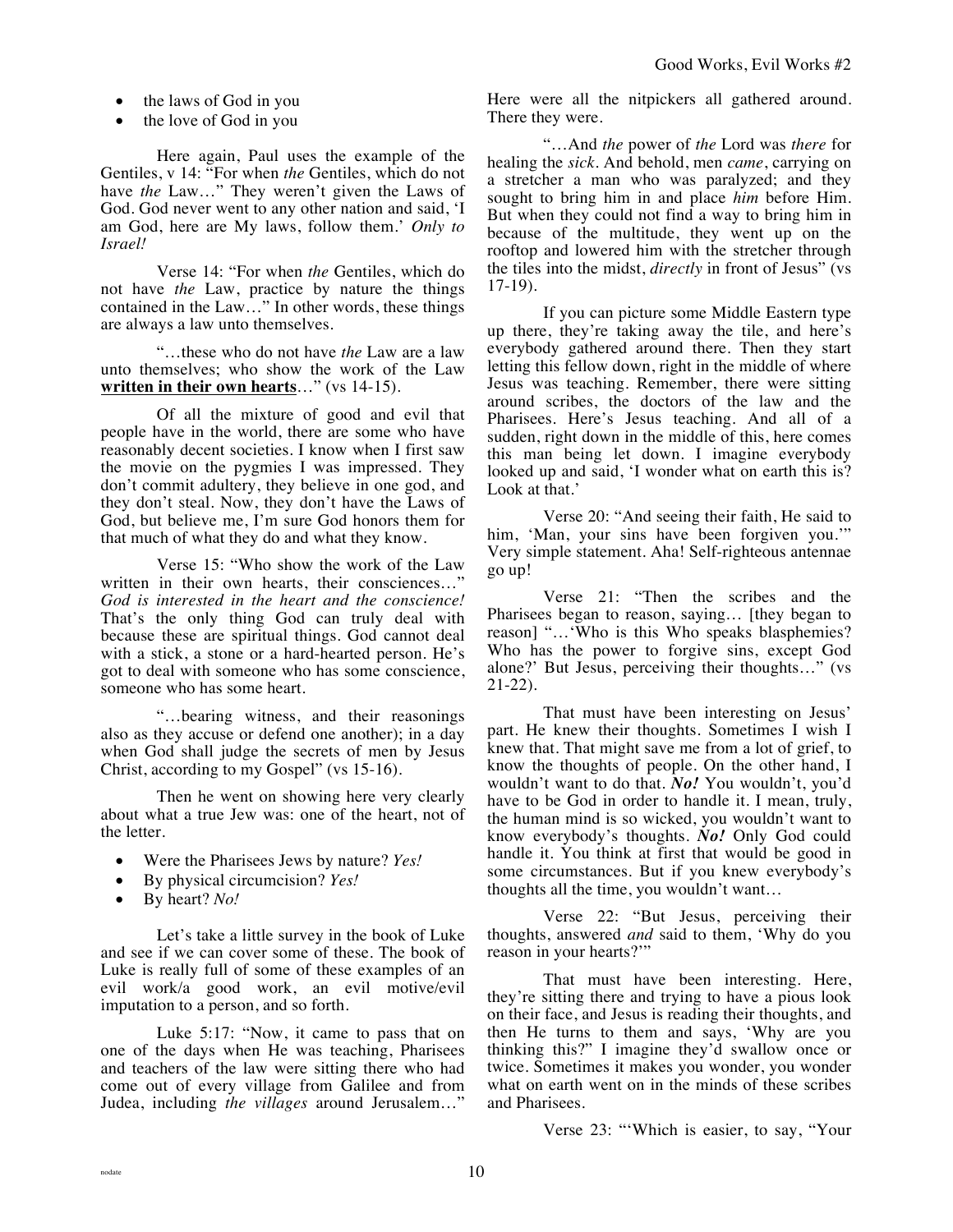sins have been forgiven you"? Or to say, "Arise and walk"? But that you may know that the Son of man has authority on the earth to forgive sins,' He said to the one who was paralyzed, 'I say to you, arise and take up your stretcher, and go to your house.' And he immediately stood up in front of them; *and* after taking up *the stretcher* on which he had been lying… [in other words, just wrapped it all up] …he went to his house, glorifying God. And amazement seized everyone, and they glorified God, and were filled with fear, saying, 'We have seen strange things today'" (vs 23-26).

He went by and He told Levi to follow Him, who was then later called Matthew.

Verse 29: "And Levi made a great feast for Him in his house, and there were a large number of tax collectors and others who sat down with them. But the scribes and the Pharisees complained to His disciples…" (vs 29-30).

Here, these perpetual critics. All they did was grumble and murmur and gripe. Didn't all their criticism cause a lot of problems in the New Testament church when supposedly the Pharisees were converted? *Oh yea, verily yea!*

"…saying, 'Why do you eat and drink with tax collectors and sinners?' Then Jesus answered *and* said to them, 'Those who are in *good* health do not need a physician, but those who are sick. I did not come to call *the* righteous, but sinners to repentance.' Then they said to Him, 'Why do the disciples of John fast often…'" (vs 30-33).

He has a little to say about John [the Baptist]. It's just like a technocrat. They'll even use something that they hate. They didn't like John. John called them vipers, and 'who warned you to come and flee the wrath and be baptized?'

Verse 33: "Then they said to Him, 'Why do the disciples of John fast often…'" They were so beady-eyed jealous with them eating and having a good time, and having a feast, they stood out there, and when they couldn't answer back to Jesus then they said, 'Now, why don't You fast?

"'…and make supplications, and those of the Pharisees do the same, but Your *disciples* are eating and drinking?' And He said to them, 'Can you make the children of the bride-chamber fast, while the bridegroom is with them?"" (vs 33-34).

Again, He answered with a question. *Very clever!* He never really answered their questions, because *He knew their hearts*; *He knew the motive!* Is it good to fast? *Yes!* Is it good to pray? *Yes!* What was *the origin*? *It was the Pharisee who was selfrighteous!*

The motive was to try and use something good, that *appeared good*—fasting and praying—to use a good thing in an evil way.

Can people use a good thing in an evil way? *Sure they can!* We're going to see that God will use an evil thing in a good way. One time He said, 'Let's send a lying spirit down to deceive…' Can imagine God commanding a spirit to go down there and lie? To be a lying spirit in the mouth of all these false prophets? God said, 'I create good and I create evil.' God does create evil to enforce the penalty of sin; He does create it.

When I first read Isaiah 45:7<sub>[transcriber's correction]</sub>: "…I make peace and **create evil**. I the LORD do all these *things*.'" I couldn't believe that; tippy-toed around it, God allows it. Does God allow good? *No, He blesses the good!* He's determined what is good and what is evil. But *He will create the evil to enforce the good!* So, when someone sins, He's decreed 'the wages of sin is death,' that's an evil result, He enforces the penalty of it, 'I create evil,' says the Lord. But you see, God can do that because He has the power to undo it if there's repentance. That's so very important.

Let me just clarify what I said, lest someone misunderstand me. God *is* God, and He is righteous, and in Him is no sin at all. We all agree to that. God has given His laws, which are Holy, righteous, just, perfect, good and true. We all agree to that. We also know that God is not sin; God cannot sin. But does that mean that God cannot enforce the penalty for sin, which is evil? It does not mean that. God can enforce that.

God creates a law, and says, 'This is good. The transgression of it is evil.' You go through Deut. 28. 'You'll be blessed if you do what is right, you'll be cursed if you do what is wrong. I, the Lord, do it.' *He makes the blessings happen by blessing!* He brings about the result of sin by bringing the curse, which is evil. *He is creating the evil!*

In that, He can use the agency of Satan the devil, the demons, human nature, or God Himself can do it directly. But He is enforcing the wages of sin, which even God says He does not like to see the death of the wicked, that it's an evil thing. But He does it because the righteousness of God and God's plan is so fantastic and so great that there is no room for that kind of thing.

I know we're getting into a rather deep area because our concept of God is more limited than we would like to admit, *far more limited!* I mean, God has made the fantastic universe, that's true, but probably what we know of it is so infinitesimal from what God has done.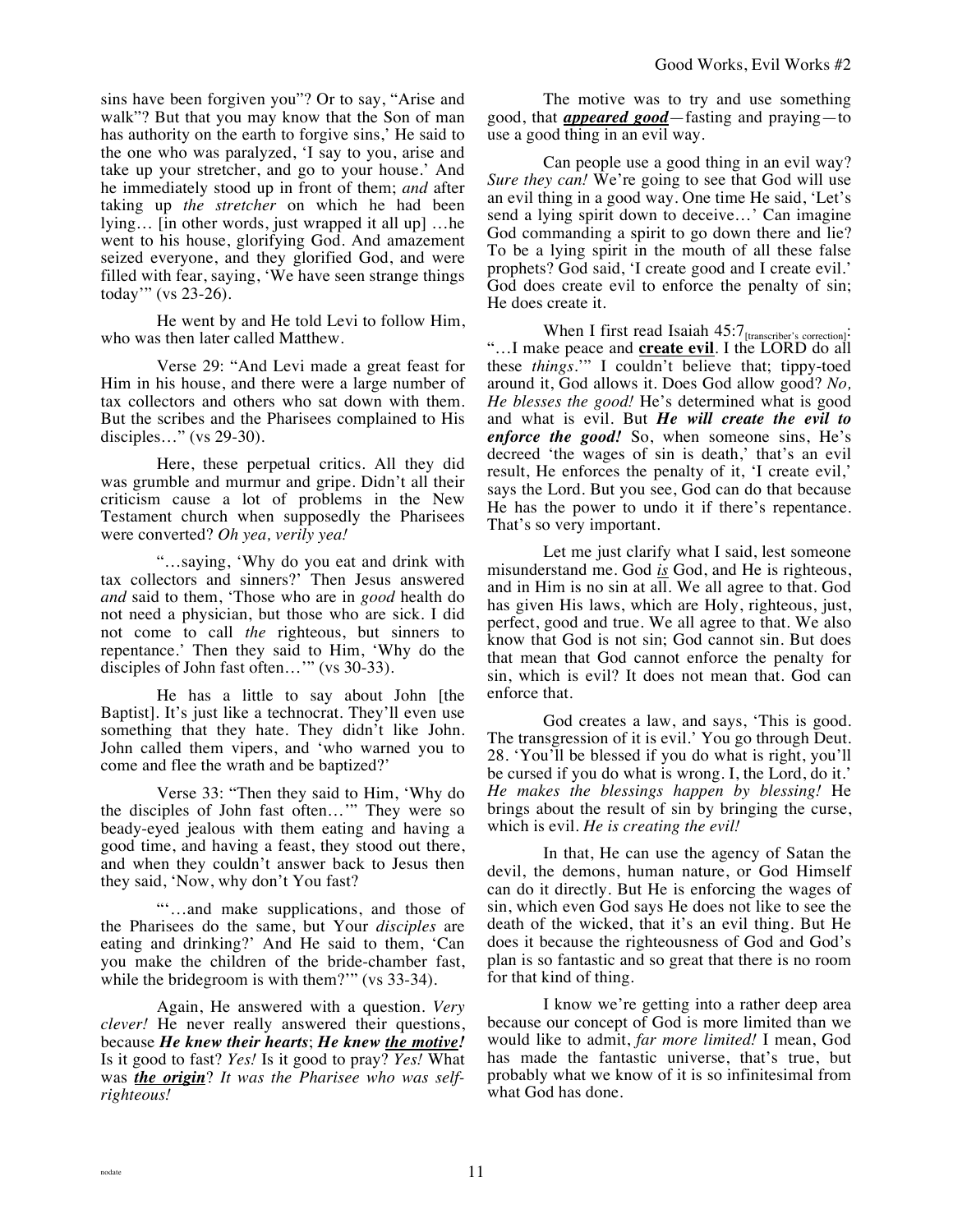So therefore, when God says, 'Behold, I create evil,' *He does just that!* If you make a law that is blessing on one side, cursing on the other side, you have to create it, and you have to enforce it. God does not like to enforce the evil. God loathes enforcing the evil, but He will do it. Even when it came time for the Flood, what does it say? It repented God in the heart because of all the evil that was there, and He was sorry that He made man. God does not like to enforce the evil, but He eventually will. In enforcing the penalty of sin with the evil, and enforcing it, God does it so that *in hopes that the wicked would repent and turn to God!*

That's why the Tribulation! God is going to take care of a lot of things at the Tribulation. God has a way of storing up His wrath, and look out. That's why Jesus said, 'Why do you desire the Day of the Lord?' We're to pray, 'Thy kingdom come,' that is true. But why do you desire the Day of the Lord? It's a terrible, terrible, terrible day. Even Jesus said it was. It doesn't rejoice God at all to go through it.

Let's just take the case of David and Bathsheba. God does not stop anyone from sinning. All that took place: the conniving, the planning on Bathsheba's part, because she bathed right out underneath his window, and then on his part to send down and get her, to have her husband killed, and all that that went on, and *then the correction from Nathan the prophet* came and said, 'You are the one.' And David repented, and God said, 'Ok, I've put away your sin. But because you have done this, and because you've caused the enemies of God to blaspheme, I am going to wreak havoc in your family the rest of your life.'

I'm just summarizing what He said. That's what happened. God ensured that havoc was reaped in his family. It was terrible. But when by the time David got old he was worn out with all the strife that went on. Look at Absalom and the rebellion that took place, all because David did this sin. Had he not sinned he wouldn't have had any of that.

There are some people right now who are going through terrible trouble because in righteousness they sinned. Their families are just being absolutely being torn asunder, and sickness and things. Because in the name of God they perpetrated evil. I'm not going to wish anything upon anybody. Boy, I tell you, we'll learn a lesson. We will see that God is interested in our heart, and interested in what we do.

Luke 6:20: "And He lifted up His eyes upon His disciples *and* said, 'Blessed *are you,* the poor, for yours is the Kingdom of God. Blessed *are* those who hunger now, for you shall be filled. Blessed *are* those who weep now, for you shall laugh. Blessed are you when men shall hate you, and when they shall cut you off…'" (vs 20-22). Sometimes you can be thankful that that's a blessing.

"…and shall reproach *you*, and cast out your name as wicked, for the Son of man's sake. Rejoice in that day and leap for joy; for behold, great *is* your reward in heaven; for their fathers did these same things to the prophets. But woe to you, the rich, for you are receiving your consolation! Woe to you who have been filled, for you shall hunger! Woe to you who laugh now, for you shall mourn and weep! Woe to you when all men shall speak well of you!.…" (vs 22-26). People can use a compliment. Isn't that a good thing?

- how nice you are
- how good you are
- how wonderful you are

But *beware* when everyone speaks well of you. Beware! Because your vanity can be gotten into sin just as much on compliments as in sin. That's how deceptive human nature is.

"…For their fathers did these same things to the false prophets" (v 26). 'Oh, that was a wonderful message.' Imagine everyone when the lying spirit came from God to be a lying spirit in the mouths of the false prophets, and all the false prophets got done and said, 'You're not going into captivity. You're not going to see the evil that's going on. We're the prophets of God.' They all come up and, 'Oh, bless you. That was marvelous; oh, that was nice; oh, you're such a good boy.' It didn't happen that way!

Verse 27: "But I say to you who hear… [here is where it comes; this is what we need to aim for]: …love your enemies…" Why does He say to love your enemies? *So you don't end up with the same kind of heart that your enemy has!* If they could do that in the Middle East today.

- Can you imagine that?
- Can you imagine the Arabs and Jews embracing?
- the Shiites and the rabbis?
- the Hamal and the rabbis hugging each other?
- kissing each other?
- on their knees repenting to God?

*Love your enemies!* They will, one of these days. Not now; now's not the day.

"…*and* do good to those who hate you…" (v 27). Why? *Because if you turn around and do bad to them, you're going to put yourself in their same shoes!* That's why Jesus said to the woman, to those who caught her, 'You who are without sin, throw the first stone.'